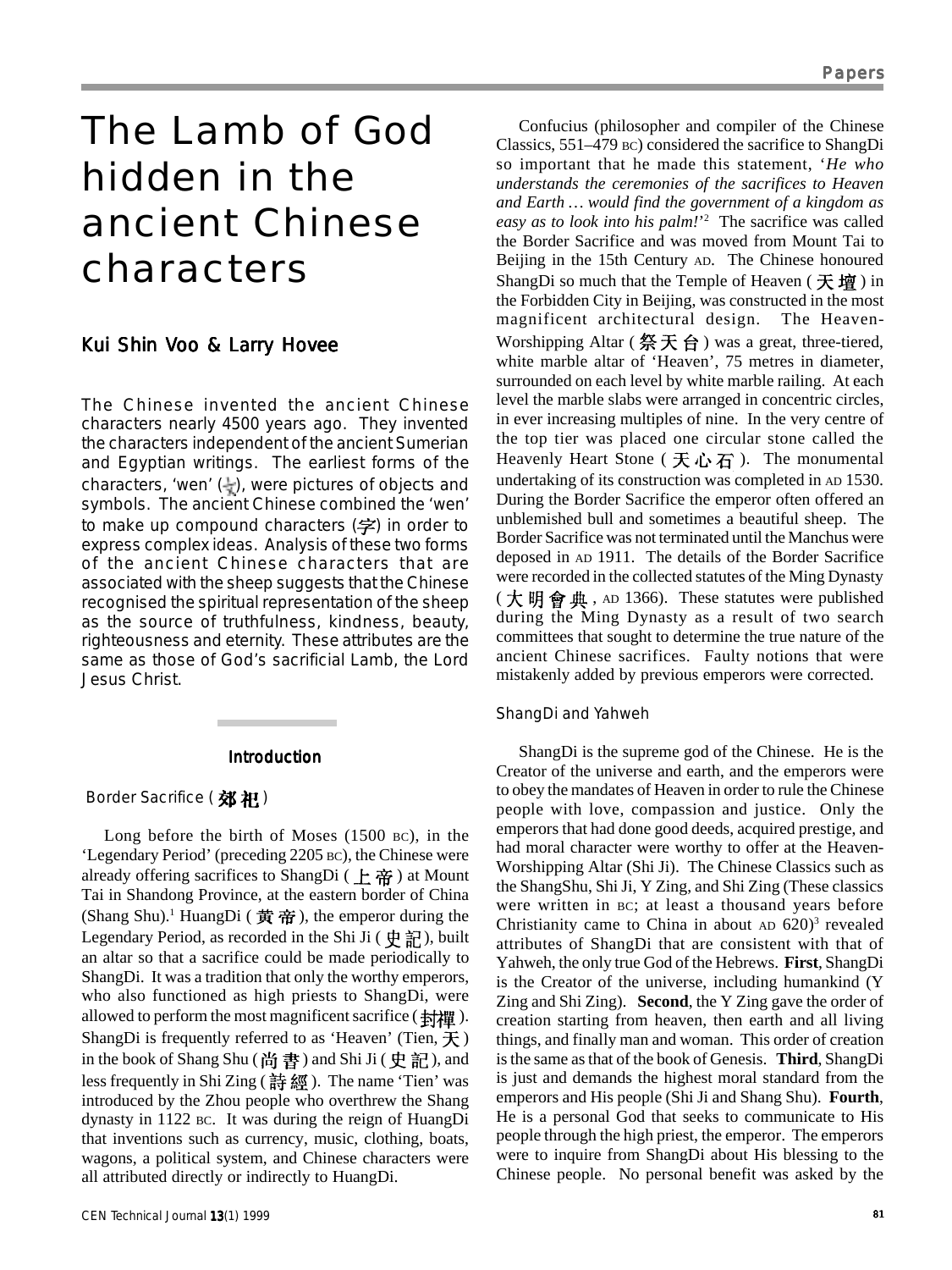emperors during the offering to ShangDi at the Border Sacrifice.<sup>4</sup> Fifth, ShangDi is a spirit and the making of statues was strictly forbidden (Shang Shu). **Sixth**, ShangDi desires animal sacrifices, especially the bull and the lamb (Shi Ji and Shi Zing). For a detailed review of some of these attributes see James Legge<sup>5</sup> and Zhofeng Wang.<sup>6</sup>

## *The blockage of the way to heaven*

Humanity had disobeyed the rules of ShangDi. According to the ancient text of the Zhou dynasty (1122– 781 BC), humankind's sin resulted in an order given by the God of heaven ( $\pm \hat{\mathfrak{m}}$ ) to His officers, Zhong and Li, to block up the way between heaven and earth.<sup>7</sup> Since ShangDi is the Creator and a loving God, it would be reasonable that He would prepare a way to bring His alienated beings back to Him. Perhaps the answer to this question lies in the Chinese understanding of the spiritual representation of the sheep.

## *The spiritual symbolisation of sheep*

The Chinese have recognised the spiritual symbolisation of a sheep in their society for centuries. For example, the filial act of a young sheep to kneel down in order to suck milk from its mother's udder is used even today as a reminder that the Chinese people are supposed to humble themselves and respect their parents. There are general agreements among Chinese scholars that the sheep represents truthfulness, kindness and beauty. Besides these attributes, the sheep or the bull (representing loyalty) were the sacrificial animals to be offered to ShangDi. Emperor Tang, the founder of the Xia dynasty (1787 BC) disguised himself as the white unblemished sacrificial animal to take upon himself the sins of his people such that ShangDi would forgive them and send rain to stop the seven years of drought. The rain came in response to Emperor Tang's humble actions on behalf of his people. Thus, the ancient Chinese understood that the sacrifice of the unblemished sheep and bull would take away their sins.

Did the ancient Chinese believe that the way back to heaven was through the sacrifice of the unblemished and kind sheep? In this paper we show that the ancient Chinese comprehended the importance of atoning for their personal sin, before a just and righteous Creator, through the act of sacrificing an unblemished lamb or sheep.

## Materials and methods

## *Source of ancient Chinese characters*

There are about three thousand ancient Chinese characters. They are the Bronzeware characters (characters found on bronze vessels,  $\hat{\mathbf{g}} \times \mathbf{h}$  ), and Oracle Bone characters (characters found on animal bones and tortoise shells,  $\boxplus \bigoplus \rightarrow$ ). The characters used in this analysis were taken from dictionaries published in Hong Kong, Taiwan and China. The dictionaries used include Gu Wen Zi Lei Bian<sup>8</sup> ( 古文字類編 ), Gu Zhuan Wen Da Zi Dian<sup>9</sup> (古篆文大字典), Shuo Wen Jie Zi<sup>10</sup> ( 説文解字), Chang Yong Gu Wen Zi Zi Dian<sup>11</sup> (常用古文 字字典), Jin Shi Da Zi Dian<sup>12</sup> (金石大字典), Jin Wen Bian<sup>13</sup> (金文編) and Jia Gu Wen Zi Dian<sup>14</sup> (甲骨文字曲). The majority of the characters were taken from Gu Wen Zi Lei Bian<sup>15</sup> and Jia Gu Wen Zi Dian.<sup>16</sup> Others were taken from the remaining dictionaries and were identified by either the names of the sacrificial vessels where the characters were found, or by the authors of the books.

## *Definitions of characters*

The meanings of the characters were obtained from *Mathew's Chinese-English Dictionary*, 17 and where necessary were taken from Chang Yong Gu Wen Zi Zi Dian<sup>18</sup>, Jia Gu Wen Zi Dian<sup>19</sup>, Shuo Wen Jie Zi<sup>20</sup> [a book composed by Xu Shen  $(\frac{25}{11})$  and the Chinese Classics. Xu Shen21 had access to the Lesser Seal Characters and was the first person to attempt to analyse Chinese characters to determine the true meaning of the ancient pictograms (象形) and ideograms (會意) in 86 BC. His catalogue, the Shuo Wen ( $\frac{1}{2}$ , was published in AD 120. Although modern Chinese scholars who study the Bronzeware and the Oracle Bone characters differ in some of their interpretations from Shuo Wen, this book is still their standard guide. The Bible verses are taken from New International Version (1984).<sup>22</sup>

## *Age of the Characters*

The ages of the Chinese characters were classified according to the dynasty where the characters were found. The Bronzeware characters were dated as Shang  $($ 1766-1121 вс), Early Zhou (早 周, 1122-1002 вс), Middle Zhou  $($ 中 周, 1001-879 BC), Late Zhou  $($ 晚 周, 878-771 вс), Spring and Autumn (春秋, 770-501 вс), and Warring States ( 職 國, 500-255 BC). The Oracle Bone characters were dated as Phase I ( $\#$ , 1324– 1266 вс), II (  $\equiv$  Щ, 1265-1226 вс), III (  $\equiv$  Щ, 1225-1199 вс), IV ( 四 期, 1198-1192 вс), and V ( 五 期, 1191–1123 BC).

#### Choice of Chinese characters for analysis

## *Forms of Chinese characters*

We chose both the Bronzeware and Oracle Bone characters to tell a complete story about the spiritual symbolisation of a sheep for several reasons. **First**, this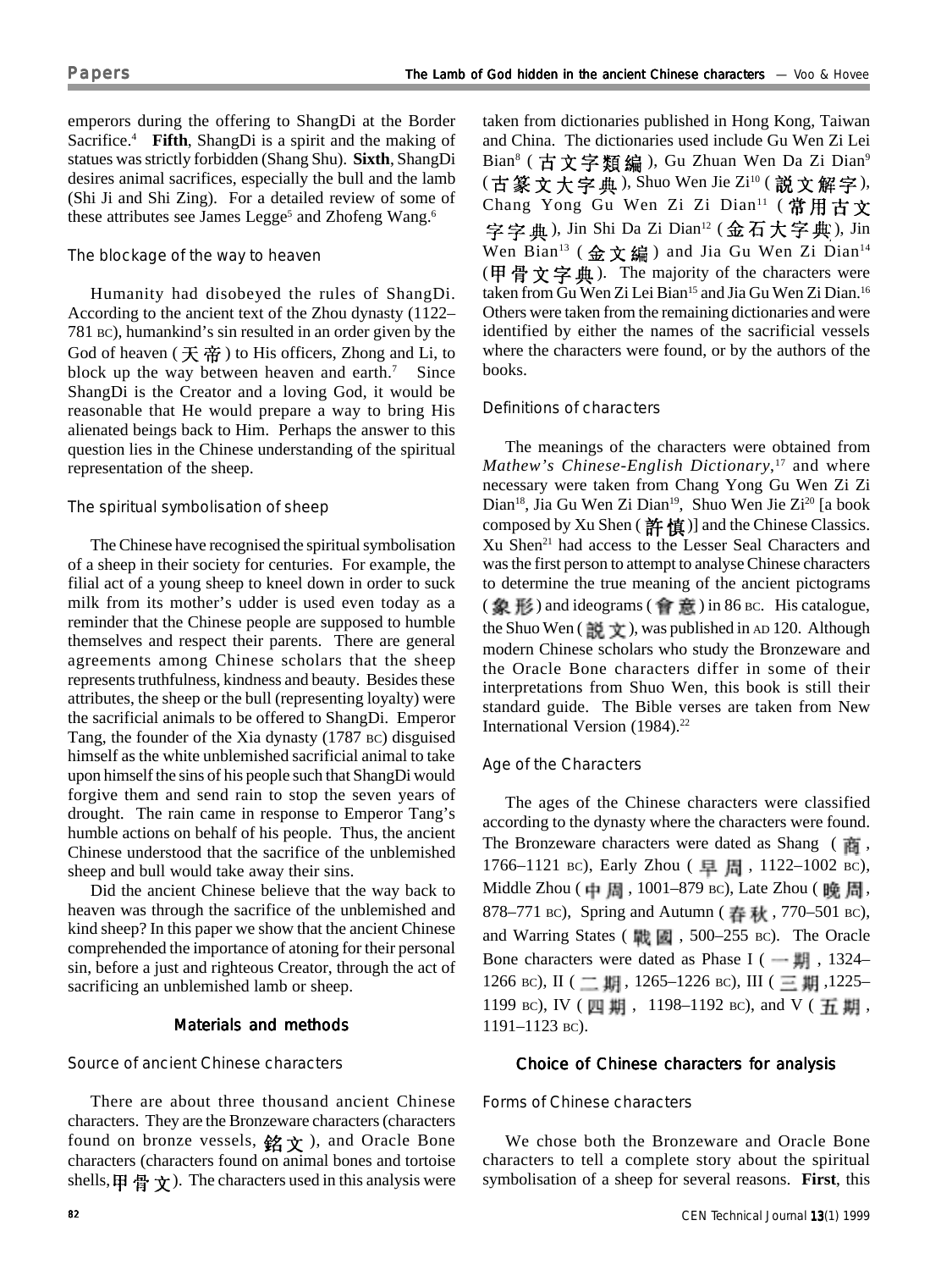methodology is inclusive. It includes characters that are found only in Bronzeware or Oracle Bone inscriptions. This is particularly important because the Oracle Bone characters were inscribed for the purpose of divination. That is why many Oracle Bone characters were difficult to interpret because they were largely used for names and places. Hence, it is a biased source of characters. **Second**, some of the Bronzeware characters contain additional parts compared to the Oracle Bone counterparts. This is important because scribes found it necessary to include additional parts to convey complex ideas. Often multiple forms of the same characters were invented. Perhaps some were invented by different persons at different places.

However, it is our supposition that the scribes at different times and places were still using the same system to invent characters because the additional parts and the alternate forms created did give a better understanding of complex ideas. **Third**, the shapes of the Bronzeware characters were close to the original shapes of the pictures.

The Chinese characters have changed over time. The Greater Seal Characters (大篆) were developed around 800 BC by a court historian, Zhou ( $\widehat{\mathcal{H}_{\mathcal{A}}}$ ). However, Confucius stated that the Chinese scribes at his time became ignorant and began to make numerous mistakes in the writing. Therefore we excluded the characters that were invented after 500 BC from this analysis.

## *Classes of Chinese characters*

The Chinese characters were classified into two great classes: the 'Wen' ( $\dot{\mathbf{\tau}}$ ), simple pictures, and the 'Zi'  $($   $\frac{1}{2}$   $)$ , compound characters.23 Characters from the first great class are most ancient and basic and are called pictograms. These pictures were subdivided into Xiang-xing  $($  象形, pictures) and Zhi Shi  $($ 指事, indicative symbols). The Xiang-xing characters were invented to portray the pictures of objects. For example the character for sheep ( $\mathbf{\hat{P}}$ ), mouth ( $\mathbf{\Theta}$ ), and

fish ( $\bigotimes$ ) were such pictures. The Zhi-shi are symbols such as above  $(\underline{\hspace{1cm}})$  and below  $(\underline{\hspace{1cm}})$ .

The compound characters are subdivided into Xing Sheng (形 聲), Jia Jie (假借), Zhuan Zhu (轉注) and Hui Yi (會意). The Xing Sheng (形聲) are phonetic characters where one part gives the sound of the word and another part indicates the picture of the subject. Take for example the 'Zi'  $\text{mother } (\text{ }\text{ }\text{ }\text{ }\text{ }m)$ . This 'Zi' is pronounced as 'ma' ( ), although 'ma' is a **horse.** The left part indicates it is a **woman**  $(\boldsymbol{\psi})$ . The Jia Jie means one 'Zi' but has multiple meanings ( $-\frac{1}{2}$  多意). For example the 'Zi' "來" 'means **to come**. But the original meaning



*Figure 1. Yang, 7247. A sheep. This figure shows the variation of the forms of the picture of a sheep. The pronunciation of the character Yang, and the definition of the character, a sheep, was taken from Mathew's Chinese-English Dictionary.27 The number refers to the identification of the character that can be found in the body of the dictionary. The pronunciation of the character is the modern Chinese 'Pin Yin'. The number on the upper right hand side of the 'Li Zi' character is the tone of the character. The Chinese characters are pronounced with 5 tones. The tones are divided into 1, low; 2, half-low; 3, middle; 4, half-high and 5, high. This character is a picture of the front view of a sheep. It shows the two horns and a mouth and a nose (Shuo Wen Jie Zi,*  $\frac{1}{6}$ *,*  $\frac{1}{6}$  $\frac{1}{6}$  $\frac{1}{4}$  $\frac{1}{2}$ *).<sup>28</sup> Some characters that were not dated were noted with the kind of sacrificial vessel on which the characters were found. The Oracle Bone Characters were classified according to Phase I to V ( ). The Bronzeware Characters were classified according to the dynasties such as the Shang* (高) and the Zhou (周).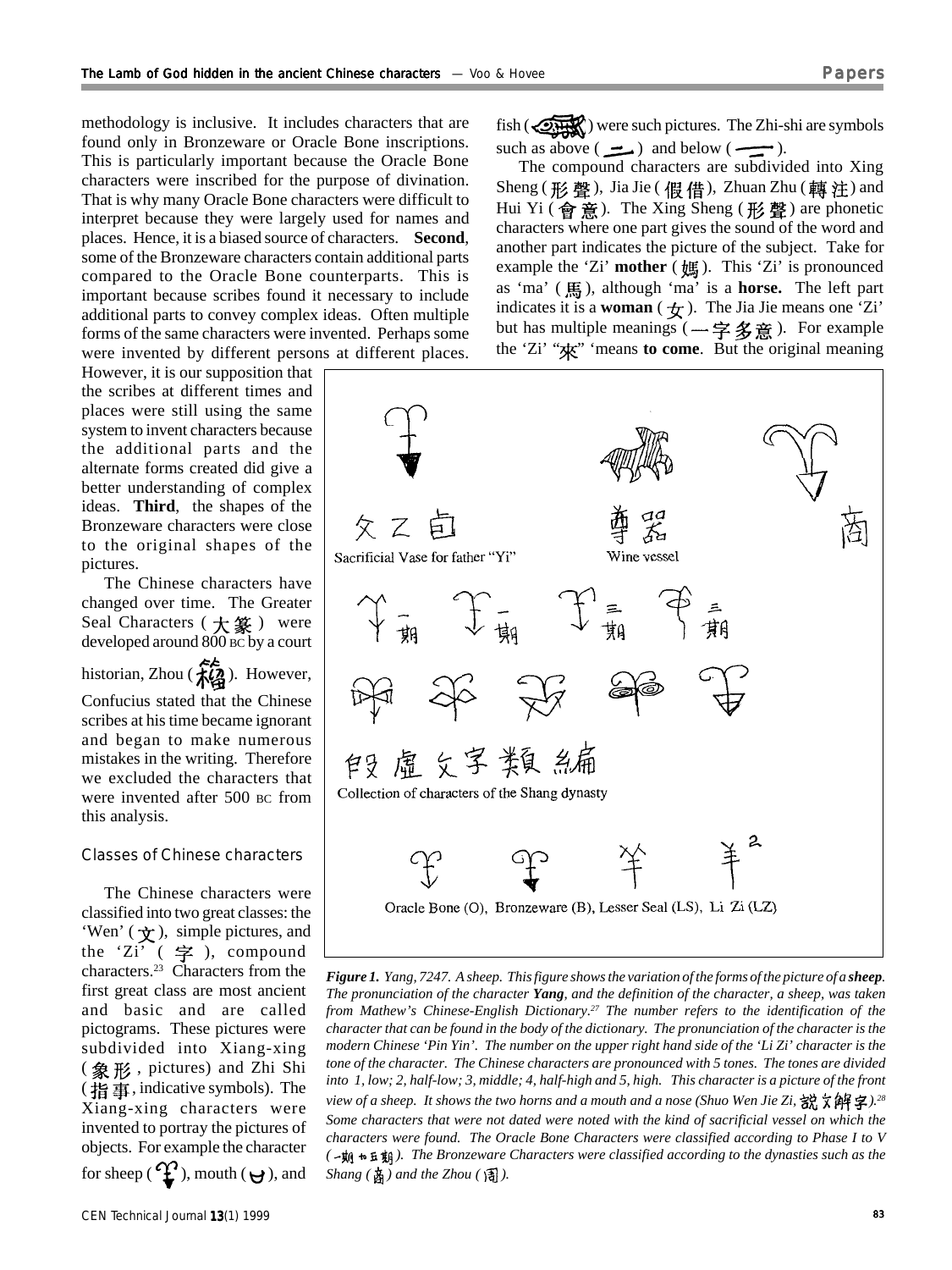was a **crop** ( $\bigwedge$ ), and was borrowed to become a verb, **to come** (來). The Zhuan Zhu (轉注) are multiple characters that have the same meaning and sound  $(-$  意名字). For example the 'Zi' '改' and '更' both mean **to change**. Finally the ideograms (Hui Yi,  $\hat{\mathbf{g}}(\hat{\mathbf{g}})$ ) are most interesting. This class of characters was invented by combining two pictures or symbols to communicate complex ideas(比類合誼). (比) means to combine (合并); (類) means pictures and symbols; (詣) means **meaning of word** (字). A combination of two, or more pictures, or symbols together result in a new character with a new meaning. For example, this character ( $\oint$ T) means **good**, and consists of a **woman**  $(\pm)$  and a **man**  $(\pm)$ . For a complete review of the classes of Chinese characters, please see Lai Ming  $De<sup>24</sup>$  Our analyses of the Chinese characters were those of the pictograms ( $\oint$ ), and ideograms ( $\hat{\mathbf{g}}(\hat{\mathbf{g}})$  because they are artistic and communicate meaningful ideas.

#### *Systematic analysis of Chinese characters*

It is our opinion that the ancient scribes used a systematic methodology to invent or to expand their characters. It has been reported that Cang Xie ( $\hat{\mathbf{\hat{f}}}$ ), the inventor of the Chinese characters, was displeased by some of the ways the characters were invented before him. He wanted to develop a system of writing that could be used by all the people and would especially preserve the Chinese history.<sup>25,26</sup> Although Chinese Scholars believe that the ancient Chinese characters were created by more than one person at different times and places, they believe the same system was used by all ancient scribes after Cang Xie. Therefore, any special interpretation ascribed to a 'Wen', simple pictures and symbols, should hold true for all 'Zi', compound characters, with which it is associated. Hence, we will present characters that are associated with the sheep to tell the story of the Lamb of God.

#### **Results**

#### *Sheep as a blessing from ShangDi*

The character for **sheep** ( $\mathcal{C}_{\mathbf{y}}^{\Omega}$ ) is a picture of the front view of a sheep (Figure 1). It shows the two horns and a mouth and a nose.29 The Chinese character for **blessing** (祥) is also written as ( $\frac{2}{3}$ ). The left part ' $\frac{1}{3}$ ' is the radical (the 'ABCs' of the writing) for ShangDi. Thus the Chinese perceived the sheep to be a blessing from God.

#### *Sheep as a sacrificial animal*

The emperor was very particular about the selection and the preparation of the sacrificial animal in order to please ShangDi. The evening before the sacrifice was to



*Figure 2. Gao, 3282. A lamb. This character consists of a sheep and fire. It is a sacrificial animal, a burnt offering.30*

occur, the bull, or sometimes a sheep, was thoroughly inspected and cleansed. The Chinese offered a bull and a sheep as sacrificial animals to ShangDi, and also to their 'worthy' ancestors. A sheep, viewed as gentle, together with a bull, an animal that represented loyalty, were used as sacrificial animals (Figure 2 and 3).

In Figure 2 the **sheep** is above the **fire,** suggesting it is a burnt offering.34 The burnt offering is specially offered to ShangDi. In Figure 3 a bull and a sheep together make up a character to mean **offering**. However, the sheep is found in additional characters that mean **to offer**. Perhaps the sheep is more popular because of the broader spiritual meanings it symbolises. The pavilion-like building  $(\mathbf{\hat{f}})$ in front of which the sheep is offered, in another character for **sacrifice**  $(\frac{\pi}{2})$  is most likely the temple of God because of the three layers of the building. The Temple of Heaven as shown in Beijing's 'Forbidden City' is the most beautiful and tallest, and its roof consists of three levels. Other forms of the building, consisting of one to two levels, may also represent the temple of the ancestor since the lamb was frequently offered to the deceased 'worthy' ancestors.

#### *Sheep as the bearer of sin*

The character for **to offer, to blush**, **to feel ashamed** ( , Figure 3C) expresses the need to lay hold on a **sheep** with one's own **hand**  $\left(\frac{3}{2}\right)$  to atone for personal guilt of wrongs committed against ShangDi. There are two forms of the character. The lamb with two hands should simply mean the offering up of the sheep to someone, and the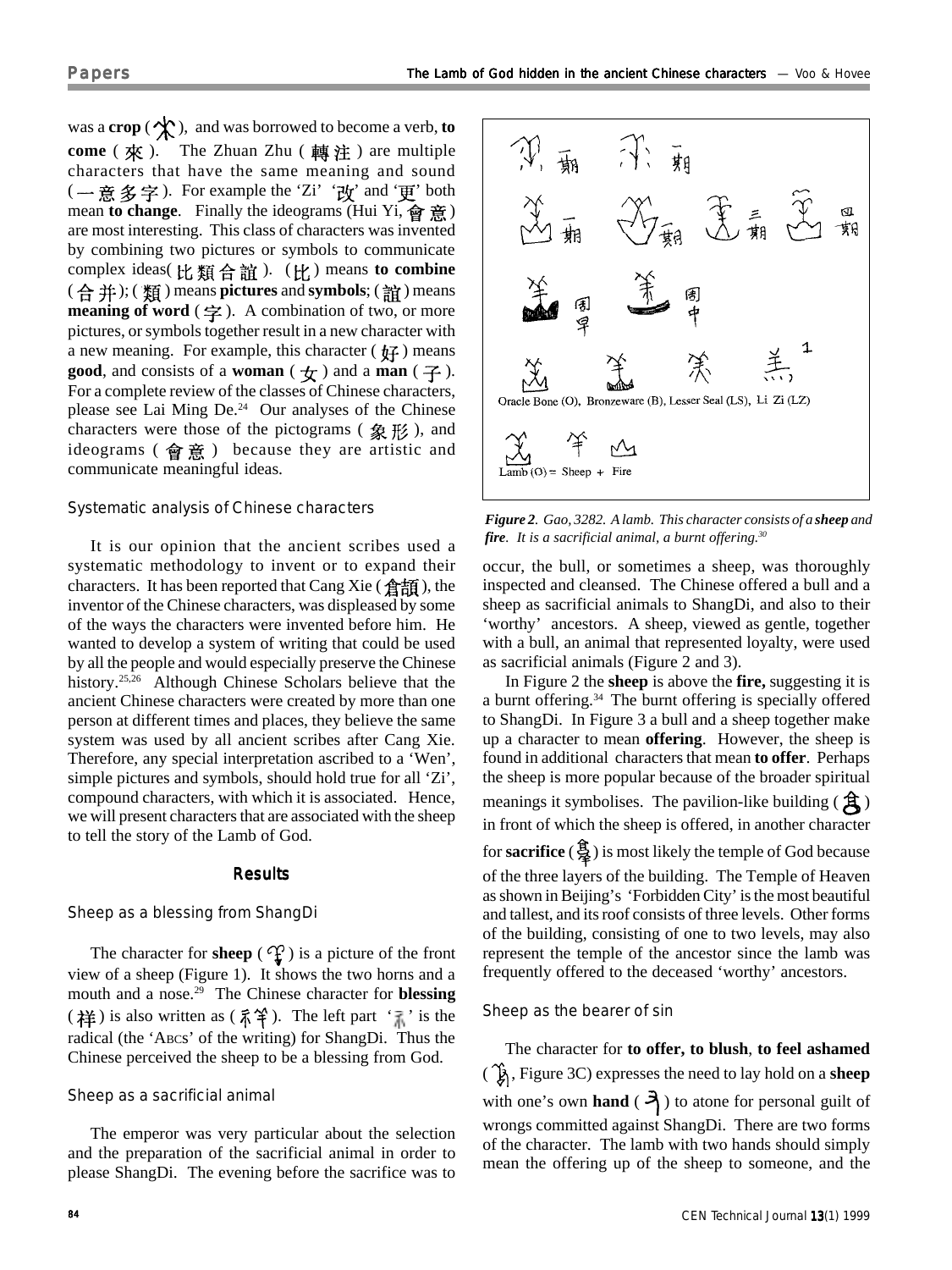

*Figure 3. There are at least six characters that mean sacrificial animals.31,32 Two characters that are not listed in this figure are ( ). In each case it is a bull or a sheep or both. The meaning of the second character (B) was taken from Wang Yan Ling.33 The building-like picture in the fourth character (D) is a temple.*

other form that shows a single hand laid upon the head of the lamb should mean **shame**. In another lesser seal character, meaning **sincere**, **true, to bear**, **to perform**

 $[\frac{8}{3}I = \frac{8}{9}$  (temple) +  $\hat{I}$  (sheep) +  $\vdash$  (rod) +  $\hat{I}$  (hand)], there is the suggestion that the **sacrificial sheep** did not struggle during the sacrificial ceremony, but quietly submitted itself to the punishment that was inflicted with a **rod** in the **hand**.

## *Sheep as the means to resolve conflicts*

A sacrificial sheep that represents **blessing** and **bearer of sins** also means **reconciliation** to the Chinese. The character ( $\frac{164}{3}$ , , 等, 弯) meaning **to harmonise** and **to adjust** suggests that the kindness of a sheep can calm down two **fires** (Figure 4).<sup>34</sup> The centre of the two **fires**  $(\mathbf{\psi})$  is replaceable with **word**  $\left(\frac{Q}{R}\right)$ , **sheep**  $\left(\frac{X}{T}\right)$  and a big **T**  $(\top)$ . The big **hand**  $(\neg \neg)$  written below the **sheep**, and in between two **fires** suggests that a **person** is trying to harmonise the two **fires** with the help of the meekness and the kindness of a sheep. Each character for **fire** could represent a person as is shown in the character **blaze** ( $\frac{\mathcal{R}}{\mathcal{P}}$ ). The Oracle Bone character is written as  $(\circ \mathbf{\hat{x}})$ . Notice that the **person** ( $\hat{\mathcal{R}}$ ) is later changed to two **fires**. The big **T** 

that replaces the **word** and the **sheep** is similar to the radical for **God** ( $\uparrow$ ) and could represent **heaven** ( $\uparrow \uparrow$ ) coming down to intervene. Perhaps this character suggests that the sheep is a blessing coming down from heaven to harmonise human conflicts. An even more ancient character would seem to indicate that the Chinese have long recognised the sheep as a peacemaker as is shown in

the character for **kindness**, **goodness**, **virtue** ( $\frac{2}{15}$ ,  $\frac{2}{15}$ , Figure 5).

The **sheep** above and between the two **words**  $\left(\frac{1}{2}\right)$ which mean **to quarrel**, suggests that kindness is achieved through the sheep.

#### *Sheep as a means of righteousness*

It is apparent that the ancient Chinese understood the concept of sin and the need to resolve the resulting conflict between God and themselves. The use of sheep as a reconciliation for sin is dramatically revealed in the character ( , Figure 6) meaning **righteousness**.

The sheep is placed above **I** / **me** ( $\frac{1}{2}$ ). The position of the sheep is significant and it suggests that the source of righteousness comes from the sheep. This interpretation is further supported by another form of the same character



*Figure 4. Xie, 2655. To harmonise, to adjust. There are three forms of this character. It consists of two fires ( , 2395), a word, a sheep and a T. These characters are taken from Jin Shi Da Zi Dian.35*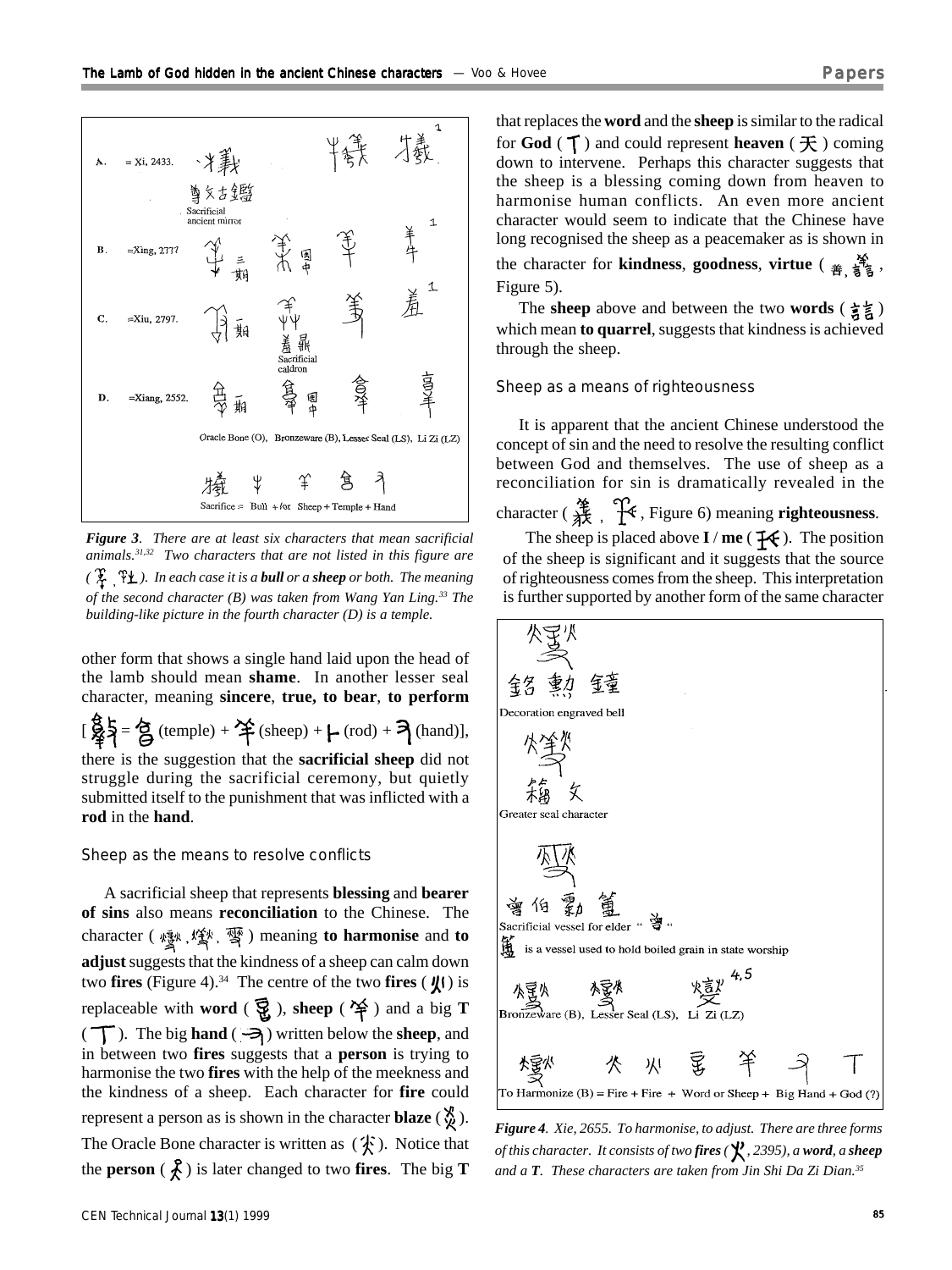

*Figure 5. Shan. 5657. Good, virtuous, kind. The sheep is above the two words meaning to quarrel ( , 1133). The number refers to the number found in the body of the* Mathew's Chinese-English Dictionary*. 36 The word is a picture of a tongue and a mouth, meaning to speak. 37 The Oracle Bone character for word is written*  $as \in \mathfrak{F}$ ,  $\mathfrak{F}$ ).

 $(\hat{\mathbf{\mathsf{A}}}$ , Figure 6B). Both of these characters mean **righteousness**. In this second form of the character  $\begin{pmatrix} \frac{\pi}{4} \\ \frac{\pi}{4} \end{pmatrix}$ the sheep is placed above **inadequate** ( $\clubsuit$ ) to communicate **righteousness**. Certainly the scribes believed that **I** / **me** was inadequate, without the sheep, to be considered as righteous. The Chinese Classic, Yi Zing, explains that this character represents the righteous act of a person. Taking

cover under the sheep would constitute a righteous act. The implication of the need of a sheep for gaining righteousness is similar to the means of righteousness for the Hebrews. The Hebrews believed that the penalty of sin was death and that the conflict could only be reconciled through belief in the blood of the innocent sheep. Ultimately, the unblemished sheep of the Hebrews pointed to Jesus, the Lamb of God, as foretold by the prophet Isaiah. Some Chinese scholars suggested that these two characters share similar meanings with the character **beautiful** ( $\hat{\mathbf{r}}$ ), Figure 6C). However, the upper part is different from **Yang**  $(\Upsilon)$ . Hence it cannot be compared directly to these two characters. Nevertheless, the Chinese scholars suggested that the characters for **righteousness** mean truthful, kind and beautiful.

## *Sheep as the source of eternity*

The sheep is not only truthful and kind, but is also the source of blessing, reconciliation, righteousness and eternity. The character ( ) means **eternal** (Figure 7).

Again the **sheep** is placed above another character that means **eternal**  $(\mathbf{R}^{\mathbf{N}})^{34}$  The position of the sheep again suggests that the sheep is the source of eternity. Although this character shares the same sound as **Yang** ( $\frac{*}{+}$ ), there are other characters such as  $(\circ, \circ, \circ)$   $\circ$   $\circ$   $\circ$   $\circ$   $\circ$   $\circ$   $\circ$  and ) that share the same sound as **Yang,** but were not



*Figure 6. A. Yi. 3002. Righteousness. The sheep is on top of the character I. The character <i>Me/I* is made of a *hand* ( $\bigoplus$ ) and a *weapon* ( $\neq$ ).<sup>38</sup> *B. This is another form that means <i>righteousness. The sheep is above the character that means <i>inadequate* ( $\uparrow$ , 1981). *C. Mei, 4406. This character, according to Chinese scholars also means truthfulness and shares the same meaning with kindness ( ) and righteousness ( ) in some ancient writings. The number in the parenthesis is the number in the body of* Mathew's Chinese-English Dictionary*. 39 The character beautiful could represent certain sheep-like materials worn by people to look beautiful, so it does not necessarily have a spiritual meaning.*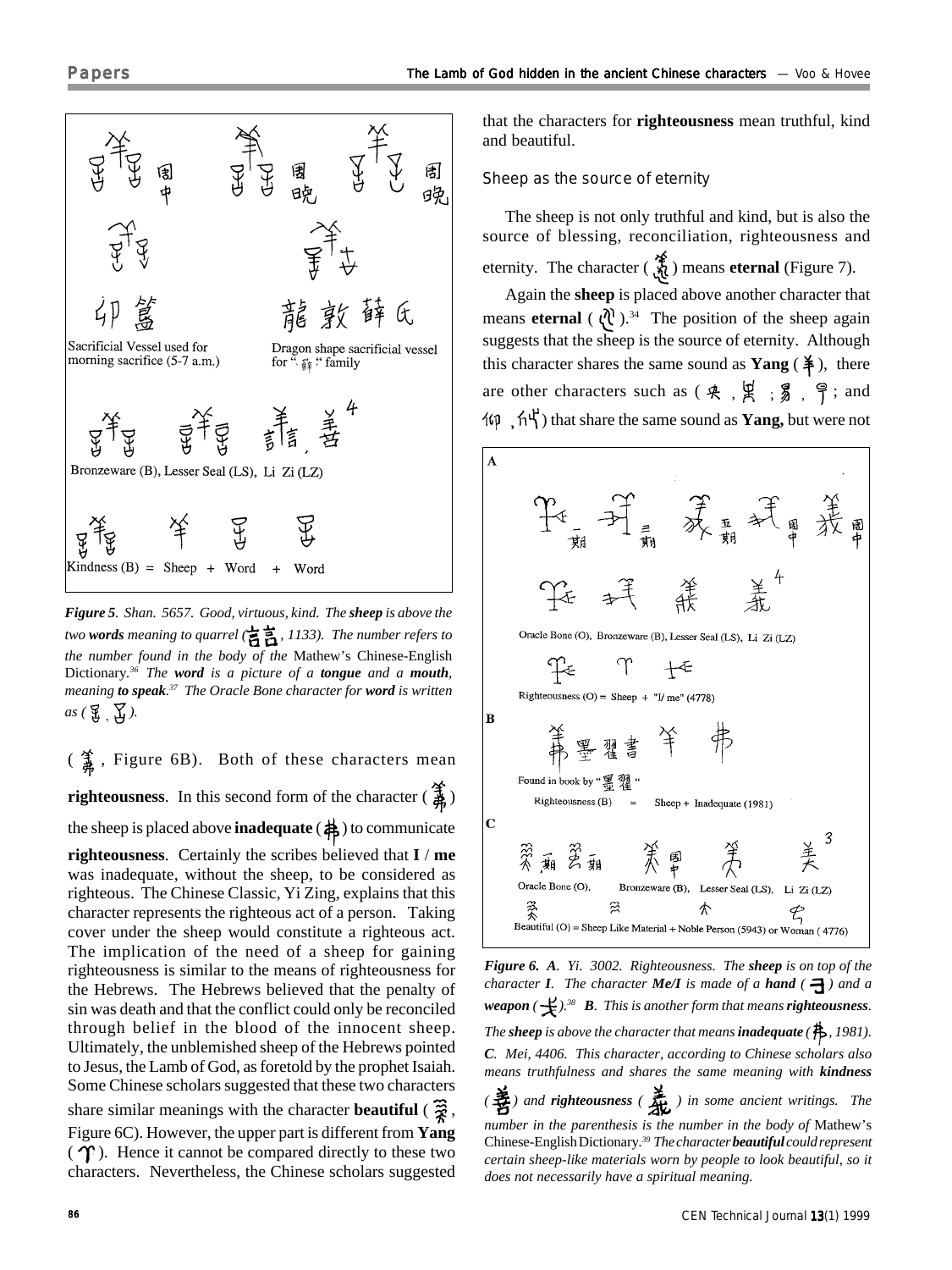used here. Furthermore, the character ( $\langle \frac{44}{7}, \frac{24}{7} \rangle$ , also pronounced as **Yang**, is an ideogram. The position of the sheep argues against the interpretation that this is a phonetic character.

#### *Respect for a person with the character of a sheep*

The Chinese have long noticed the filial acts of a young sheep. A young sheep will kneel down to suck milk from its mother's udder. The act of kneeling down to obtain milk represents humbleness and respect. The desire to respect someone who is humble is nicely portrayed in this character meaning to **respect**, worship ( $\mathfrak{X}$ ,  $\mathfrak{F}$ ,  $\mathfrak{F}$ ), Figure 8).

There appear to be multiple forms of the same character. However, in each form of the character a call to praise and respect the **person** with the character of a sheep was made. The presence of a raised **hand**  $({\frac{5}{2}})$ , a **mouth**  $({\frac{1}{2}})$  and a **heart** ( $\mathbf{\hat{y}}\hat{\boldsymbol{\mu}}$ ) below a person whose head is a sheep suggests a call for praise and respect. Chinese scholars suggested that the person is a shepherd. Although it is true that the picture does look like a shepherd, there is significant difference between the picture of a shepherd and this picture ( $\mathfrak{B}$ ). The picture of a **shepherd** ( $\frac{2}{\mathfrak{B}}$ ) is written as  $( \mathcal{E}^{\bullet} , \mathcal{F}^{\bullet} , \mathcal{E}^{\bullet} )$ ,  $\mathcal{E}^{\bullet}$ ,  $\mathcal{E}^{\bullet}$ ,  $\mathcal{E}^{\bullet}$ ,  $\mathcal{F}^{\bullet}$ ,  $\mathcal{F}^{\bullet}$ ). Notice that the



*Figure 7. Yang. Eternal. The sheep is written above the character*  $($   $\vec{\mathcal{R}}$   $,$  7589) which means *eternal* and *long*. A person ( $\lambda$ ) can *be seen in the midst of the water in some forms of eternal. The forms of character that are not dated are taken from Jin Shi Da Zi Dian.40*

person below the sheep head is kneeling or stooping rather than standing straight. This kneeling person is similar to the obedient person found in the character  $(\hat{z}, \hat{z})$  and order, 4043). This humble person suggests that it is either a very humble shepherd or a person who has the character of a sheep that is kind and eternal. In addition, this character

 $\circ$   $\circ$  ) also shares similar meaning with kindness, righteousness and beauty. A shepherd can hardly match these attributes or receive such adoration. The respected emperors had repeatedly warned the Chinese people to live a holy life and respect ShangDi, their Creator.

#### *Lost sheep that need to be delivered*

It has been common knowledge among the shepherds of the Hebrews that sheep have very poor eyesight and thus poor sense of direction and they get lost easily. Hence



*Figure 8. Jing. 1138. To respect, to reverence, to honour. There are at least three forms of the same character. They are made up of a person with a sheep above the head, and a mouth, a raised hand and a heart. Other more recent forms of the characters were not analysed because the identities of some of the parts are uncertain.*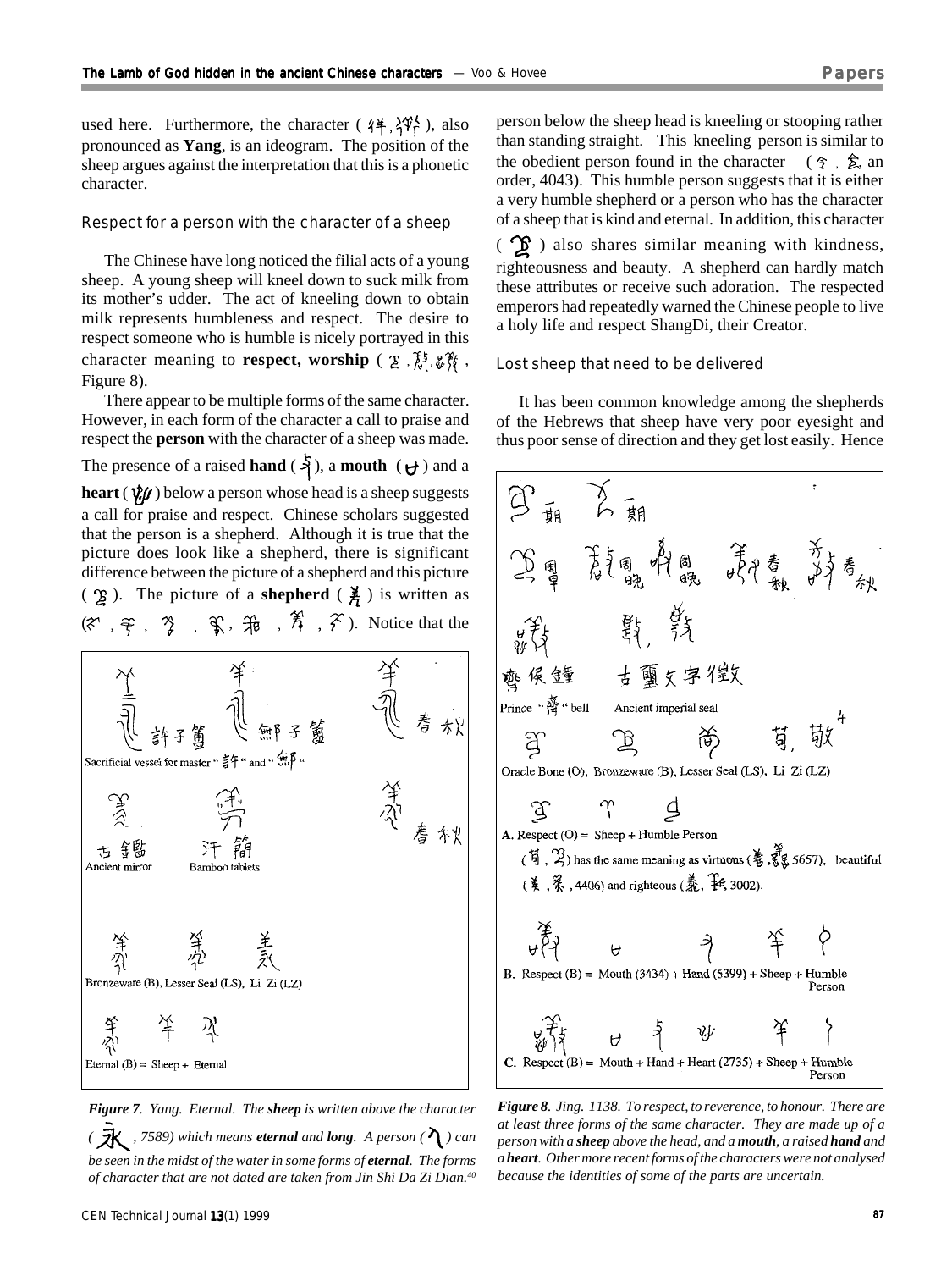sheep need shepherds to guide them to green pastures. The character that means **wander** ( $\frac{44}{10}$ ,  $\frac{4}{10}$ ) portrays this nature of a sheep (Figure 9). The sheep appears to be at the centre of a crossroad and it does not know where to go and is lost! A character that means **to deliver** ( $\mathbf{E}$ ,  $\mathbf{F}$ ,  $\mathbf{F}$ , Figure 10) strongly suggests that both a **king** ( $\pm$ ) and a **sheep**  $(\frac{\boldsymbol{*}}{\boldsymbol{*}})$  could get lost in their travels and need to be rescued.

This character  $\left( \bigodot$  also means **to conceal**, and is a sacrificial vessel. The vessel was opened sideways but was enough to protect the sheep and the king because its presence suggested sacredness and authority. These two characters together suggest that a common human and even the king (or emperor), needed the deliverance of the sacrificial vessel, ShangDi.

## *Statistical analysis of the characters associated with sheep*

There are a total of 71 characters that are associated with the radical **sheep** (Figure 11). We grouped these characters into four types:

- **1.** Characters with spiritual meaning (23%).
- **2.** Characters that were drawn to communicate daily interaction (35%).
- **3.** Characters used for names of persons and places (10%).
- **4.** Characters without remembered meaning (meaning

'o Roam = Sheep + Cross Road + Knife

*Figure 9. Yang. 7249. To stray, to roam. This ideogram suggests that the sheep has a poor sense of direction and gets lost at a crossroad. It is dangerous as is suggested by the knife (* $\eta$ *, 6124). As practised by a modern day shepherd, the wayward sheep was sometimes killed with a knife to stop the negative influence on other sheep in the flock. Notice this character is also pronounced as 'Yang' but is an ideogram. Oracle bone character found in book by An Ko Jun.41*

could not be elucidated by Chinese scholars because of insufficient meaningful context where the characters occurred) (28%).

#### **Discussion**

The Chinese sacrificial sheep represents high moral virtues such as truthfulness, kindness, source of reconciliation, righteousness and eternity. These attributes are the same as those of the sacrificial sheep of the Hebrews. The character that means **righteousness** ( $\hat{\mathcal{F}}\epsilon$ ,  $\hat{\hat{\mathbf{A}}}$ ) consisted of a sheep that is placed on top of 'me' and 'inadequate', and suggests that each individual has to make a personal choice to gain righteousness through the sacrificial sheep. This character also explains the reason for the emperor to often offer up the bull to ShangDi rather than the sheep. The bull is a bigger animal and is more expensive and is intended to atone for the sin of the nation. This practice is consistent with that of the Hebrews that a bull is offered for the sin of the people and a lamb for individual sin (Leviticus 4:13–35). Hence, the way to righteousness is always a personal decision and each person has to take the sheep upon himself to gain righteousness (Romans 10:9– 10).

Although the bull and the sheep were also offered to ShangDi as a matter of thanksgiving, the weight of



*Figure 10. Kuang. 3593. To deliver. There are two forms of the same character. The box like object is a 'sacrificial vessel' (2413).42 The character* ( $\bigstar$ ) *inside the box means <i>to depart* ( $\frac{4}{1}$ , 7050). *However, the character for king is also inside* ( $\pm$ ,  $\pm$ , 7037). *It explains why the more recent character type 'Li Zi' took away the*  $foot$   $(\n \pm \n , \n \pm)$  to change from  $(\n \pm)$  to  $(\n \pm \n )$ .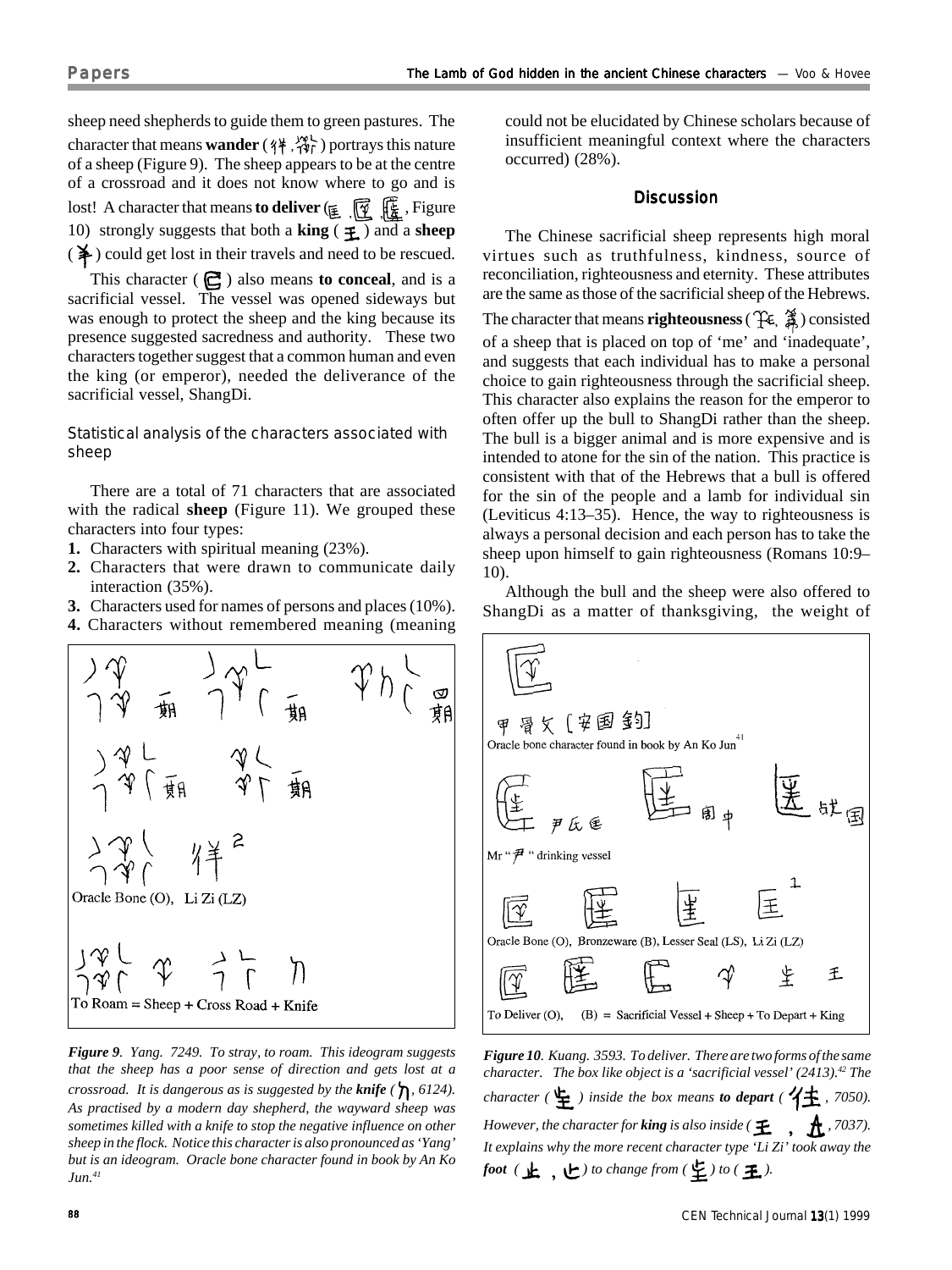Papers

evidence argues that the original intent of the sacrificial system was for sin offering.

- **1.** The offering of the animal blood is a serious matter. The blood of the sacrificial animals was offered to God as shown in this character to mean **offering** ( $\mathcal{Q}_\lambda$ ). Because there is life in the **blood**  $( \cdot )$ , the Chinese even used the animal blood to make **covenant**  $(\mathcal{A}, \mathcal{C})$ . Note the **window**  $(\mathcal{A})$  is in the **blood vessel** ( $\Box$ ) suggesting that this is a covenant about the future. It is not known whether the original intent of the covenant is between humans, or between God and men, as the Hebrew text specified the blood covenant (Exodus 24:8) and later as the covenant of Christ's blood (Matthew 26:28).
- **2.** Only the high priests are allowed to offer to ShangDi, consistent with the Hebrew system (Exodus  $28$ ).<sup>43</sup> Furthermore the high priests were to go through the ceremony of cleansing before they could enter the most holy place. The emperors had to fast for several days before the ceremony was to begin. If someone wanted to simply offer up the gift of thanksgiving, it would be of little value to have a person going through the bodily and spiritual purification processes.
- **3.** It is also more consistent with the explanation of the character to mean **shame**  $\left(\begin{array}{c} \sqrt{\lambda} \\ \sqrt{\lambda} \end{array}\right)$  being portrayed as a hand laid upon the head of a lamb. This picture is best explained using the Hebrew text where the person was to lay his hand on the head of the sacrificial animal before the sheep was slaughtered; meaning the individual was laying his sin on the sheep (Leviticus 4:32–35). The sheep is the scapegoat (Leviticus 16:10, 21–22) that takes the sin of the person upon itself.
- **4.** The Chinese sheep is also the source of eternity, suggesting that the sacrificial sheep represents a redeemer, compared to an ordinary sheep that represents straying humanity.

The sacrificial sheep we propose is the Lamb of God, best known as Jesus Christ, the sacrifice for our sins. We do not believe the ancient Chinese knew Jesus. However, the people at the time often asked for divination from their God, as is the nature of the Oracle Bone characters. Hence, ShangDi could have given the ideas to the scribes to invent characters that have deep spiritual meanings. The supreme God of the Chinese is the same God as that of the Hebrews, who revealed Himself in the Bible. In fact the idea of a Saviour (a Saint,  $\frac{\pi n}{4}$   $\wedge$  ) has been predicted by a Chinese philosopher Lao Zi, slightly older than Confucius, who lived around 500 Bc.<sup>44</sup> According to Lao Zi, the Saint ( 聖人) was of Dao ( 道) which had the same characteristics as ShangDi. The Saint became human, and his purpose was to rescue human beings from their sins. Lao Zi claimed that he received the revelation from Dao (for a complete review of the identity of the Saint see Yun Zhi Ming).<sup>45</sup> Thus, it is no surprise that the Chinese shared the same sacrificial system as that of the ancient Hebrews. It is also possible that the ancient Chinese once

| A. | таеодгаш with spiritual meaning |      |                    |                  |                     |
|----|---------------------------------|------|--------------------|------------------|---------------------|
|    | ФŁ<br>牡                         | 5739 | Sacrificial beasts | (B) 敬 1138       | Respect, honor      |
|    | 丯                               | 7247 | A sheep, blessing  | 姜<br>· 문<br>5657 | Kindness, virtue    |
|    | Ÿ<br>¥,                         | 3282 | A lamb             | (释,1羲2433        | Sacrifice           |
|    |                                 | 2777 | Sacrificial animal | Å<br>2787        | Sacrifice, offering |
|    | ğ                               | 2552 | Sacrifice          | 煤2655<br>燮       | To harmonize        |
|    |                                 | 7249 | To stray           | Œ<br>3593        | To deliver          |
|    |                                 | 3002 | Righteousness      |                  | Righteousness       |
|    | 貧                               |      | eternal            |                  | Sacrificial animal  |

B Characters that reflect daily life interaction with the sheep



C Characters for names or places



D Characters with unknown meaning



*Figure 11. This is a list of Bronzeware and Oracle Bone characters that are associated with sheep. The more recent characters such as the Lesser Seal characters are not analysed in this report and are not included in this list. Although there are multiple forms of the same character, a representative form is shown for each character.*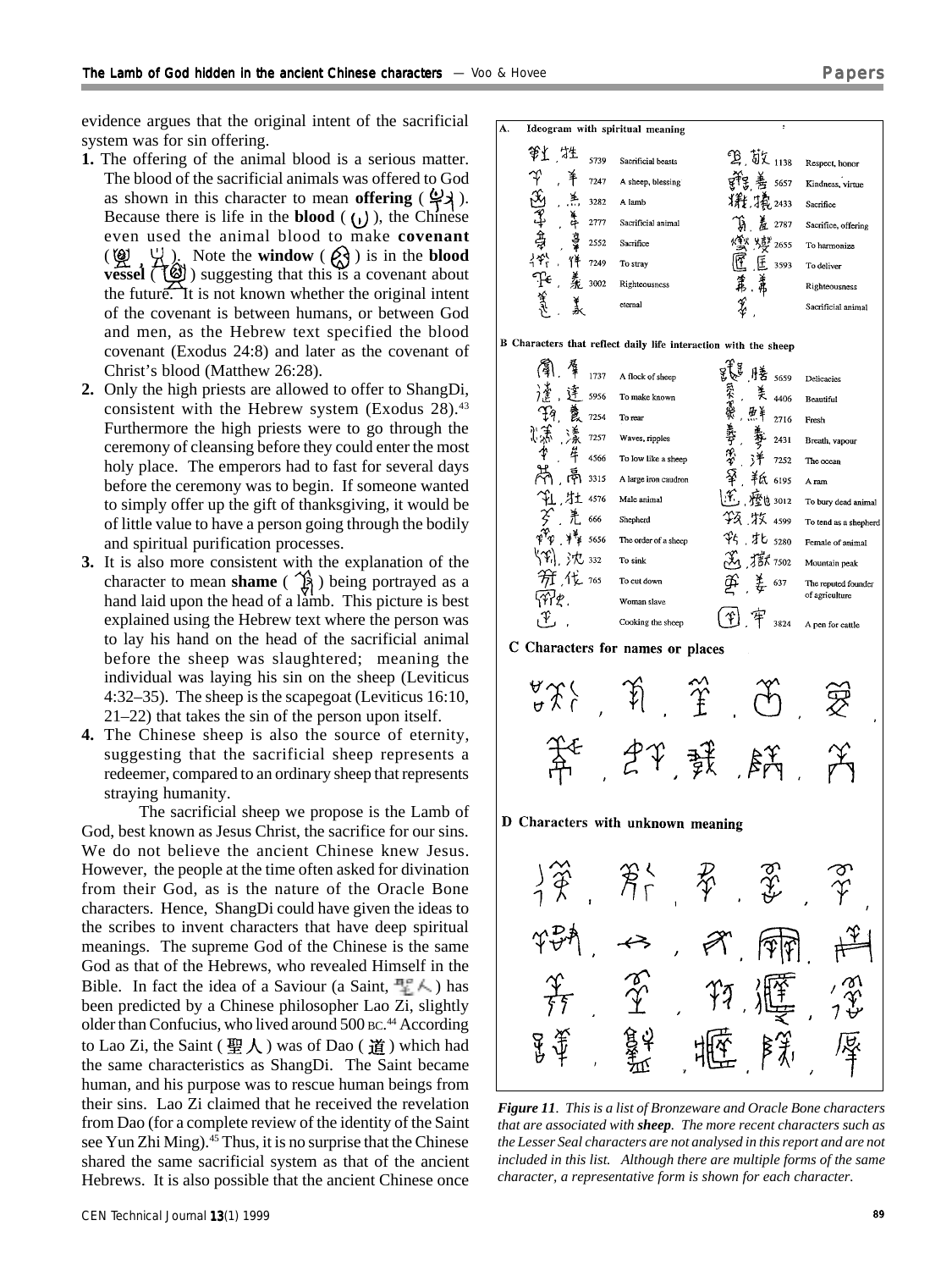shared the same sacrificial system as the postdiluvian descendants of Noah before their ancestors went to China following the dispersion at the Tower of Babel.

China was separated from the ancient world by mountains and different languages, therefore making it highly unlikely that the Chinese borrowed the understanding of the sacrificial sheep from the Hebrew people. Furthermore, the first five books of the Old Testament were written at about 1000 years (1500 BC) after the ancient Chinese Characters were invented. And Christianity did not come to China until the Tang dynasty (AD  $618-905$ );<sup>46</sup> two thousand years had passed since the characters were invented. The use of the knowledge of God in the invention of ancient writing is not surprising because the ancient Egyptians used the same methodology. The Egyptian writing is called Hieroglyphs, meaning a 'sacred writing'. Built right into their script, were their particular religious concepts. We believe that the Chinese, too, might have created a hieroglyphic writing to preserve their sacred concepts. In fact the character meaning **law** and documents (个), i<sup>+</sup> ,<sup>2</sup> , pp , consisted of the

radical for **God**  $(\uparrow)$  and **book**  $(\uparrow\uparrow\uparrow)$ .

The alternative interpretation to these characters is that the ancient Chinese were primitive people who knew of no true God and had stupid superstitions about anything they encountered. However, this is unlikely because the ancient Chinese were smart people and did worship a supreme being, ShangDi, who is a spirit and is the Creator of the universe. They truly honoured ShangDi and claimed that the Mandate of Heaven to the emperor was to respect Heaven and love the people (  $\frac{1}{W} \nrightarrow \mathcal{F}$  ). Their leaders were chosen from those who were worthy to serve ShangDi and His people rather than by descent from aristocracy. It was during this stable political period that they invented the Chinese lunar calendar, boats, wagons, currency, and a time-tested political system. The analysis of the ancient Chinese characters that are associated with the **sheep** showed that they understood the spiritual implications of a sheep that the ancient cultic religions did not. Ancient cultic religions worshipped varieties of animals such as the pig, tiger, elephant, snake, etc. None of these animals fit the description of a truthful, kind, filial, beautiful, righteous and eternal **Sheep**.

The Chinese sheep has been proposed by Kang and Nelson, to represent the Lamb of God. Recently Nelson and Broadbury, identified 6 characters that are associated with the sheep that supported this notion.<sup>47,48</sup> We agree with Nelson and Broadbury that the Chinese Sheep represents the Lamb of God, however, we have systematically analysed all ancient Chinese characters that are associated with the sheep to extract the complete spiritual meanings that the sheep represents. In our analysis, we differ with Nelson and Broadbury regarding the interpretation of three characters, namely: **beautiful**,

**sacrificial animals**, and **to deliver**. The word, **beautiful**, with multiple forms, of the person and the sheep head, suggests motion. It conveys the idea that a man wearing a sheep head is dancing, much like the practice of the native Americans (  $\star$  ,  $\star$  ,  $\star$  ,  $\star$  ,  $\star$  ,  $\star$  ,  $\star$  ). In the word, **sacrificial animals**, the component which Nelson and Broadbury took to mean, without blemish ( $\frac{2}{2}$ ), cannot be identified with the earlier form ( $\frac{4}{3}$ ,  $\frac{4}{5}$ ). The character, **to deliver** ( $\mathbb{R}$ ), in the ancient form, is composed of a sacrificial vessel which contains a sheep, therefore, could not be referring to the deliverer, but rather to the sheep being delivered.

There are a significant percentage of the characters related to the sheep that point to mankind's lost condition, like that of a strayed sheep, and of his need of righteousness, through the Lamb of God. This life-giving Lamb is clearly pictured as kind, virtuous, respectable, full of honour, eternal and able to bring harmony between a righteous God and sinful men. While we have limited our study here to the Chinese sheep, we believe that the ancient characters contain a picture of the ancient world as described in the Bible.

#### **Acknowledgement**

Special thanks to Dr Ethel Nelson, Rev Jake Comb, Mrs Choi Ha Cassell, Mr Thomas Lee and Mr Scott Tsong for providing assistance in the preparation and review of this manuscript. The Chinese 'Pin Yin' pronunciation was provided by Professor Li Xuezhen. We also wish to express heart-felt thanks to family and friends who have given encouragement and help.

#### References

- 1. Kang, C.H. and Nelson, E.R., 1979. *The Discovery of Genesis,* Concordia Publishing House, Missouri.
- 2. Legge, J., 1932. *The Chinese Classics (Vol. 1) Confucius Analects,* The doctrine of the Man, Ch. xix. P6. Southern Material Center Inc., Taipei, Taiwan.
- 3. Wang Zuofeng, 1992. *China's Way to Restoration,* Chinese Overseas Christian Mission Press, Virginia.
- 4. Qian Mu, 1987. *HuangDi,* Tung Ta Press, Taipei, Taiwan, p. 16.
- 5. Legge J., 1852**.** *The Notions of The Chinese Concerning God and Spirits,* Hong Kong Register Office, Hong Kong.
- 6. Wang Zuofeng, Ref. 3.
- 7. Kung Kuang Lang, 1985. Ping An Wei Pu.*Decision Magazine*, Taipei, Taiwan.
- 8. Gao Ming, 1980. *Gu Wen Zi Lei Bian,* Zhong Hua Press, Beijing, China.
- 9. Duan Wei Yi, 1965. *Gu Zhuan Wen Da Zi Dian***,** Xing Xue, Taipei, Taiwan.
- 10. Xu Shen, 1980. *Shuo Wen Jie Zi*, China Publisher, Beijing, China.